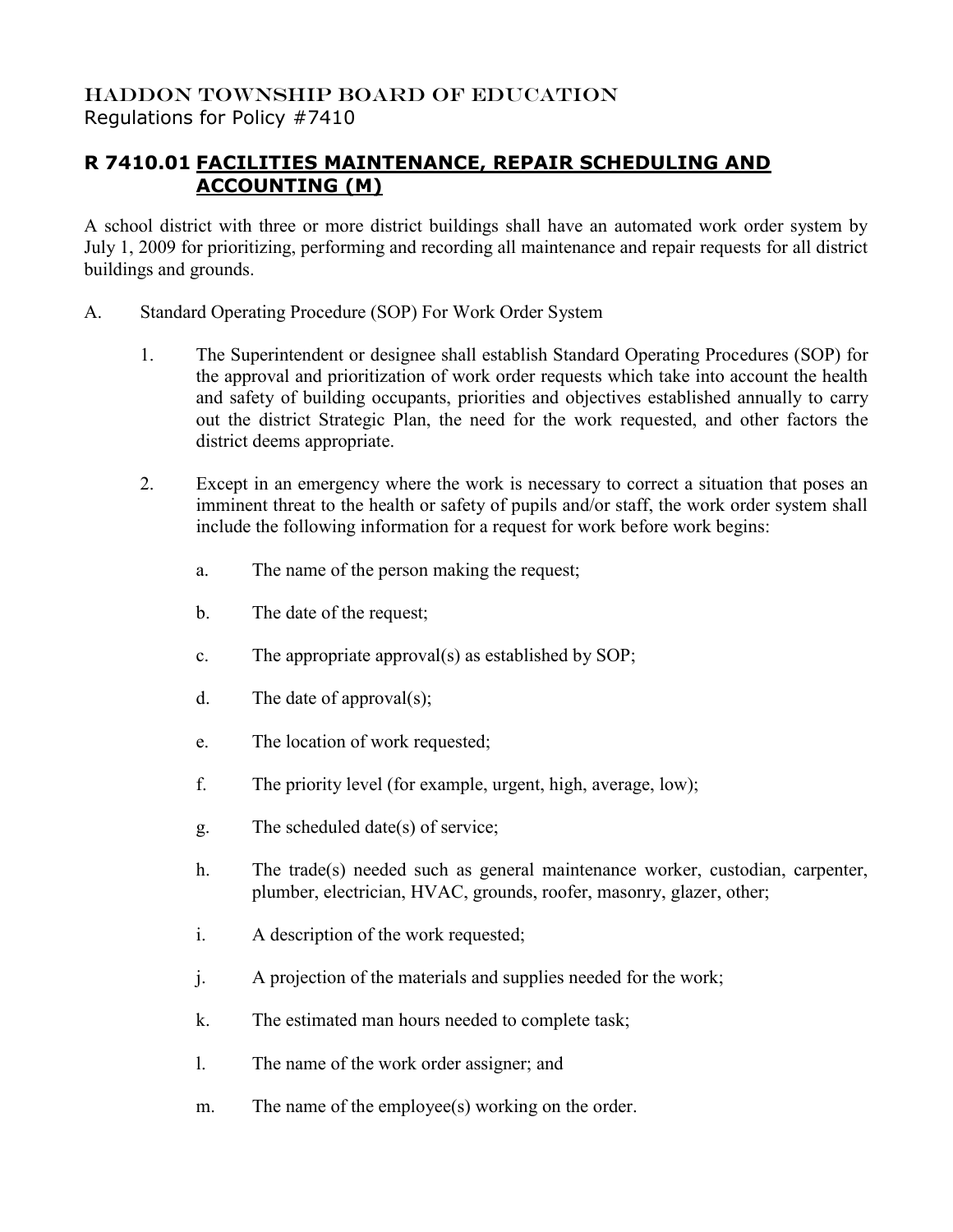- 3. The work order system shall include the following close-out information for each request for work:
	- a. The actual hours worked by date for each assigned staff member;
	- b. The actual hourly rate paid, both regular and over-time, for each assigned staff member;
	- c. The aggregate cost of labor by regular, over-time and total;
	- d. The actual materials and supplies needed to complete the work order;
	- e. Actual cost of materials and supplies; and
	- f. The name of the employee responsible for attesting that the job was completed satisfactorily.
- 4. Except where prohibited by a collective bargaining agreement, the SOP shall require for any work, which cannot be completed during regular working hours by the needed completion date, an assessment of the cost-benefit of outsourcing any such work in excess of the quote threshold as determined under N.J.S.A. 18A:18A-37.
- 5. Where, according to the assessment, the cost of outsourcing work is less than the inhouse estimated cost of labor, at over-time rates, and materials for the same work, the work shall be outsourced provided the work can be contracted in accordance with N.J.S.A. 18A:18A-1 et seq., completed by the projected completion date contained in the prioritized work order system and does not violate the terms of a collective bargaining agreement for maintenance workers and/or custodians.
- 6. The School Business Administrator/Board Secretary, in consultation with the supervisor responsible for this work, shall conduct an analysis of the information in the work order system no later than February 1 of the prebudget year for consideration during budget preparation. The analysis should include productivity of staff as a whole and individually, significant variations between estimated labor time and materials and actual labor time and materials, unusual trends for like projects and other factors that will improve productivity and efficiency.

## B. Ventilation Systems

Schools and districts must ensure that their indoor facilities have adequate ventilation, including operational heating, and ventilation systems where appropriate. Recirculated air must have a fresh air component. Open windows must be available if air conditioning is not provided and filter(s) for A/C units must be maintained and changed according to manufacturer recommendations.

C. Facilities Cleaning Procedures to Reduce the Spread of Contagion

The building principal in consultation with the maintenance supervisor shall develop a procedure for increased, routine cleaning and disinfection. The procedure shall include cleaning/disinfecting schedules, targeted areas to be cleaned, and methods and materials to be used, and shall address: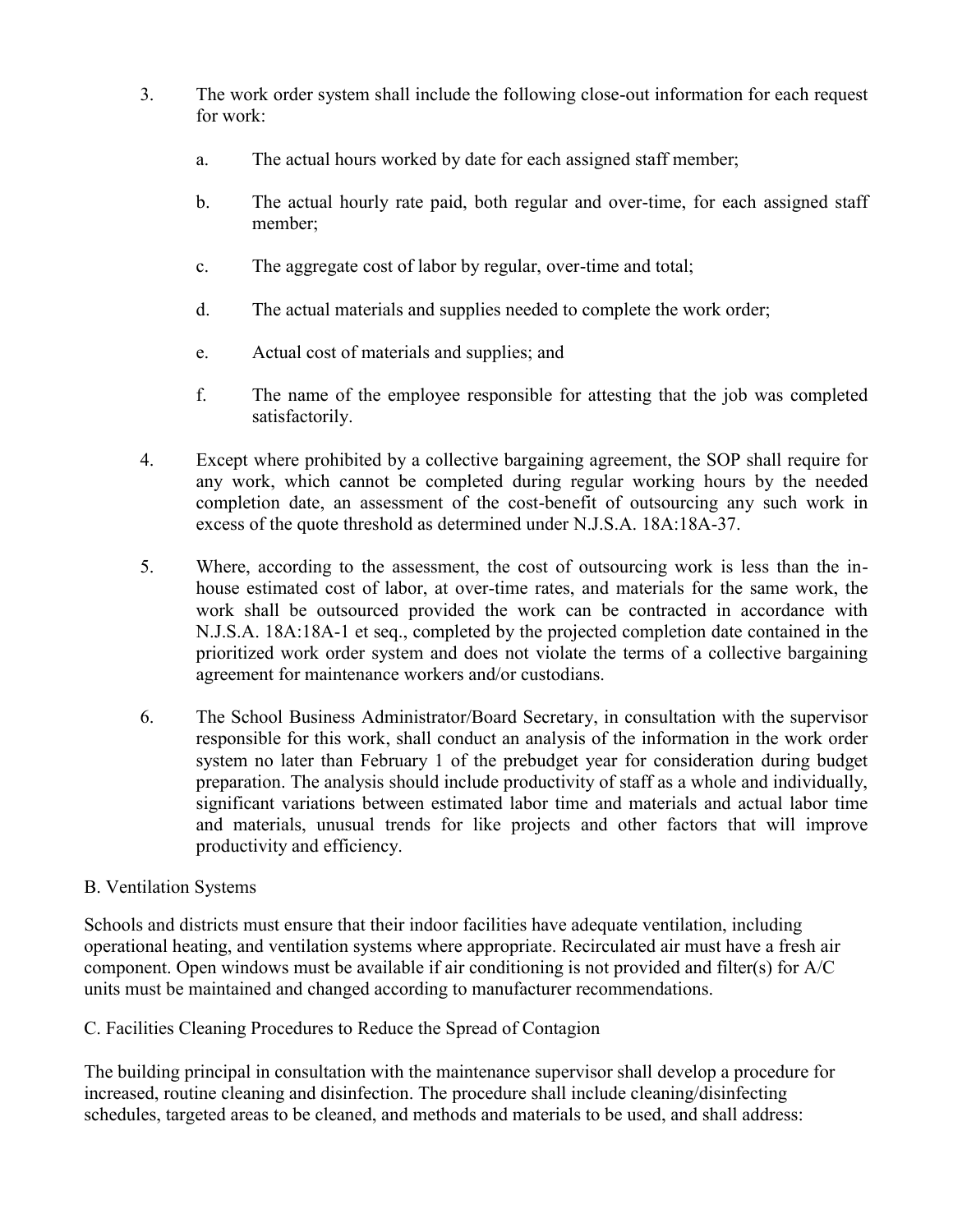- 1. Routinely cleaning and disinfecting surfaces and objects that are frequently touched. This may include cleaning objects/surfaces not ordinarily cleaned daily (e.g., doorknobs, light switches, classroom sink handles, countertops). Examples of frequently touched areas in schools:
	- a. Classroom desks and chairs;
	- b. Lunchroom tables and chairs;
	- c. Door handles and push plates;
	- d. Handrails;
	- e. Kitchens and bathrooms;
	- f. Light switches;
	- g. Handles on equipment (e.g. athletic equipment);
	- h. Buttons on vending machines and elevators;
	- i. Shared telephones;
	- j. Shared desktops;
	- k. Shared computer keyboards and mice;
	- l. Drinking fountains;
	- m. School bus seats and windows; and
	- n. Playground equipment.
- 2. Using all cleaning products in accordance with directions on the label. For disinfection most common EPA-registered household disinfectants should be effective. Whenever possible the list of products that are [EPA-approved for use against the virus that causes COVID-19](https://www.epa.gov/pesticide-registration/list-n-disinfectants-use-against-sars-cov-2-covid-19) (available on the EPA's website) shall be used. The manufacturer's instructions for all cleaning and disinfection products (e.g., concentration, application method and contact time, etc.) shall be used.
- 3. Sanitizing bathrooms daily, or between use as much as possible, using [protocols outlined by the](https://www.epa.gov/pesticide-registration/list-n-disinfectants-use-against-sars-cov-2-covid-19) [Environmental Protection Agency \(EPA\).](https://www.epa.gov/pesticide-registration/list-n-disinfectants-use-against-sars-cov-2-covid-19) Additional considerations regarding bathrooms include:
	- a. Limiting the number of students who can enter at one in order to avoid crowds;
	- b. Designating staff members to enforce limited capacity and avoid overcrowding;
	- c. Installing no-touch foot pedal trash cans, if possible;
	- d. Propping doors open to avoid touching handles; and
	- e. Including appropriate signage about the benefits of handwashing.
- 4. Cleaning and sanitizing drinking fountains and encouraging staff and students to bring their own water to minimize the use and touching of water fountains;
- 5. Making hand sanitizer available at the school bus entrance for each student to use when boarding. Similarly, students must be required to wear face coverings while riding on the bus. Accommodations for students who are unable to wear face coverings should be consistent with the student's IEP. For adults, accommodations shall be consistent with those provided by the school district for staff and others. Exceptions to this requirement are as follows:
	- a. Doing so would inhibit the student's health;
	- b. The student is in extreme heat outdoors;
	- c. A student's documented medical condition, or disability as reflected in an Individualized Education Program (IEP), precludes the use of face covering;
	- d. The student is under the age of two (2), due to the risk of suffocation;
	- e. Face coverings should not be placed on anyone who has trouble breathing or is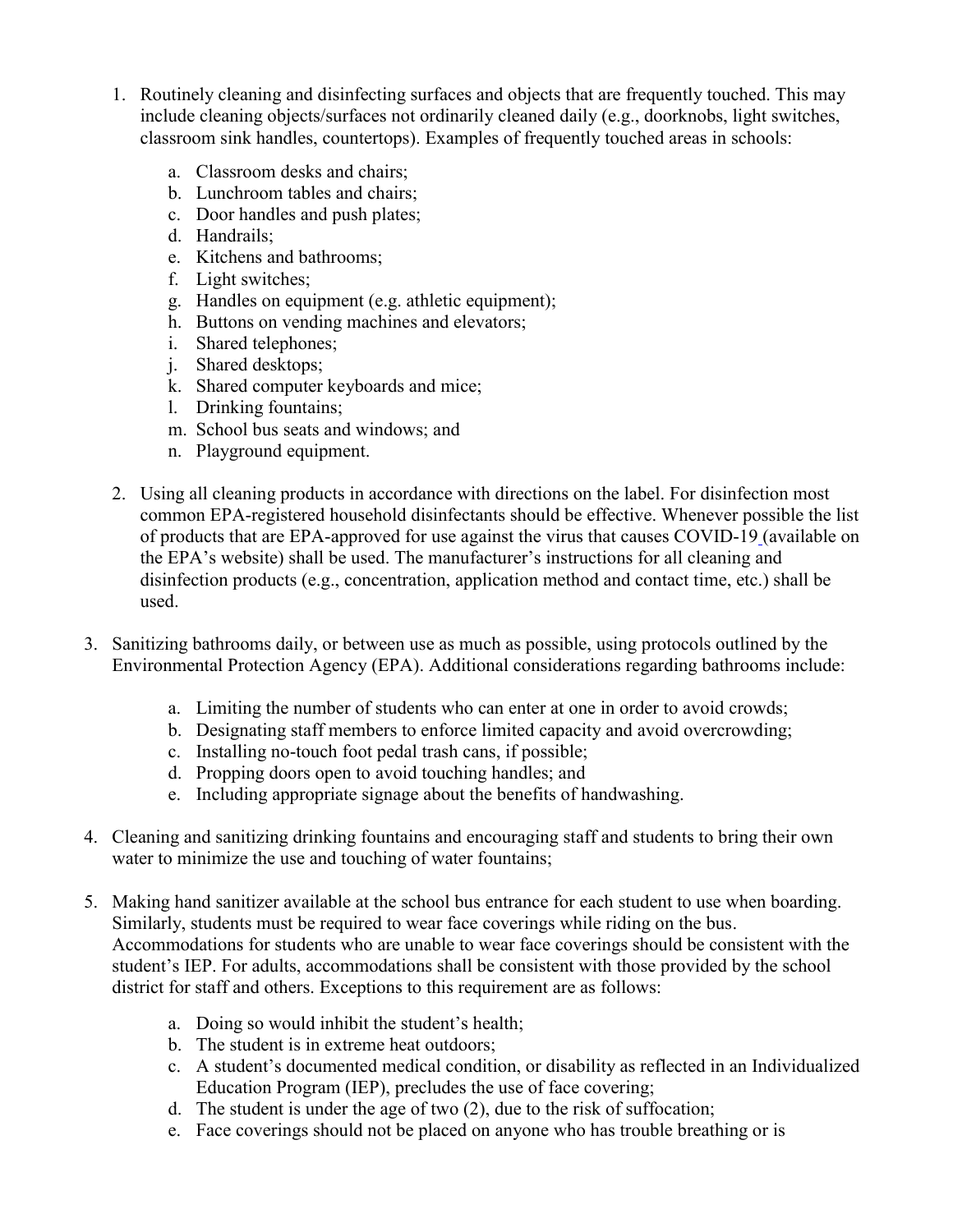unconscious, or anyone who is incapacitated or otherwise unable to remove the face covering without assistance (e.g. face coverings should not be worn by Pre-K students during nap time);

- f. When wearing a face covering creates an unsafe condition in which to operate equipment or execute a task.
- 6. Maintaining hand-sanitizing stations with alcohol-based hand sanitizers (at least 60% alcohol):
	- a. In each classroom (for staff and older children who can safely use hand sanitizer);
	- b. At entrances and exits of buildings;
	- c. Near lunchrooms and toilets.
- 7. Supervising children ages 5 and younger when using hand sanitizer;
- 8. For classrooms with existing handwashing facilities, preparing stations with soap, water and alcoholbased hand sanitizers (at least 60% alcohol);
- 9. Reminding bus drivers to take certain personal hygiene actions (e.g., frequent hand washing) and affording them the opportunity to do so (such as having sufficient time between routes);
- 10. Cleaning and sanitizing district vehicles including seats, rails and any highly touched surfaces before each run.
- 11. Requiring contracted transportation providers to clean and sanitize seats, rails and highly touched surfaces touched before each run. The district shall collaborate with the contracted service provider to develop these procedures and ensure that they are consistently followed; a checklist may be developed to ensure compliance. The contracted service provider shall collaborate with the district in establishing cleaning/sanitation protocols that are consistent with social distancing practices. The contracted service provider shall ensure that employees are fully trained in the implementation of the established protocols:
	- a. All personnel responsible for cleaning school buses shall document the cleaning/sanitizing measures taken. Personnel are required to:
		- i. Demonstrate an understanding of the established protocols that must be taken to properly clean and sanitize the bus; and
		- ii. Provide a certification that, before the route commenced, the required was process completed as required.
	- a. These procedures will include a minimum of two stages: cleaning, which removes dirt and germs from surfaces, and disinfecting, which kills germs on surfaces that remain after cleaning.
	- b. The procedures will identify sanitizing agents that may be used and will be limited to products included on the U.S. Environmental Protection Agency's list of products that have shown to be effective against COVID-19.
- 12. Routinely cleaning and disinfecting furniture, recognizing the varying materials used in furniture in each school building;
- 13. Providing EPA-registered disposable wipes to teachers and staff so that commonly used surfaces